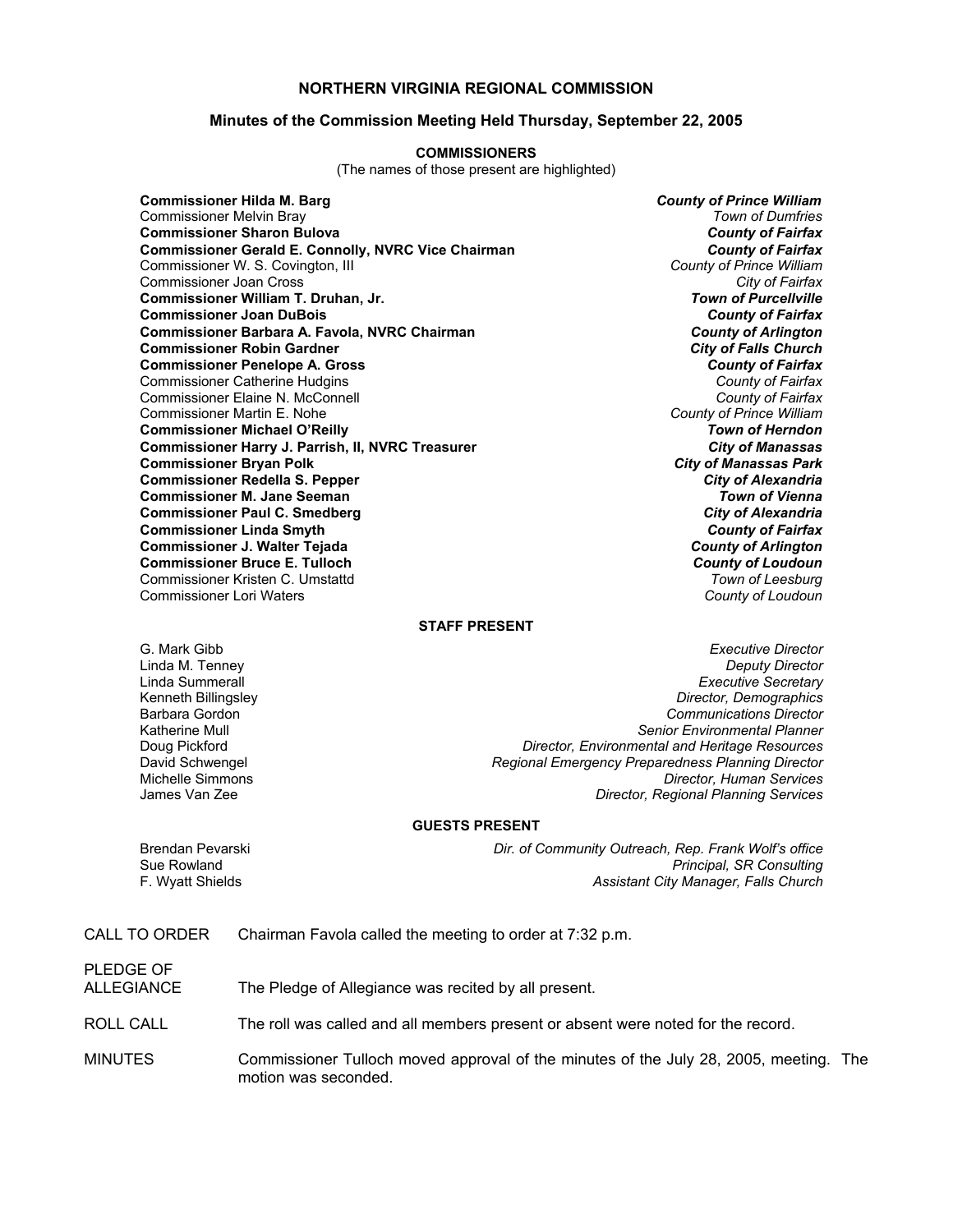Summary Minutes of the Commission September 22, 2005 Page 2

> Commissioner Gross requested that the minutes reflect the members' recognition of Commissioner O'Reilly's political bravery for his stance on the creation of a day laborer site in the Town of Herndon.

The minutes were approved as amended, with Commissioner Druhan abstaining.

# DISCUSSION OF

REGIONAL ISSUES Chairman Favola explained that the U.S. House of Representatives was meeting tonight to vote; hence Reps. Davis and Moran were unable to be here tonight as scheduled. Members agreed to invite the Congressional Delegation back when Congress is in recess, perhaps for a breakfast meeting.

> Commissioner O'Reilly reported that state Senator Janet Howell, Delegate Tom Rust, Fairfax County Supervisor Linda Smyth and he recently met with Rep. Frank Wolf to convey their interest in having federal legislation passed to assist local government with immigration issues. All participants at that meeting agreed on the failure at the national level to address the situation. Commissioner O'Reilly added that Rep. Wolf believed this would be a Congressional priority. However, that has now been eclipsed by Hurricane Katrina.

> Commissioner O'Reilly said the group asked for federal legislation protecting the country's borders, requesting the federal government assume its responsibilities. Commissioner O'Reilly added that the group cautioned Rep. Wolf about broadening local law enforcement's role, noting that would be an unfunded mandate.

> Commissioner Gross commented on the need to be very clear that empowering local law enforcement with immigration enforcement is not the correct course; local law officers do not want to be involved with that issue.

> Commissioner Barg concurred, noting that local law officers have enough work without adding immigration enforcement. She added that the issue must be addressed of what happens to the children born in the U.S. to illegal immigrants if those parents are deported. Commissioner Barg shared with the members that the Prince William Board of County Supervisors sent a letter to Governor Warner requesting that he work with Congress and the Immigration Service to take care of the problem that belongs the federal government, not local governments.

> Commissioner Tejada commented that the state police also have concluded they don't have the resources to take on immigration issues. It is important to encourage Congress to keep up its responsibilities.

> Commissioner Barg moved that the Commission send a letter to the Northern Virginia Congressional Delegation, key committee members, and the President, supporting a traditional federal role, and articulating that local governments are not interested in and lack the resources to enforce immigration laws. The motion was seconded. The members agreed a draft letter should be in their October meeting package.

> Commissioner Parrish commented this is potentially a very political issue, adding that he believes it is viewed instead as an over-crowding issue in Manassas, not as anti-immigrant or illegal immigration. Residents are blaming local government for not addressing overcrowding.

> Commissioner Bulova concurred with Commissioner Parrish, adding that federal laws do come into play when trying to define how many can live in a household.

> Commissioner Tulloch commented that the letter should emphasize that the Commission's decision is bi-partisan. He believes the message should be that the federal government is trying to delegate responsibility for immigration enforcement to the localities. Localities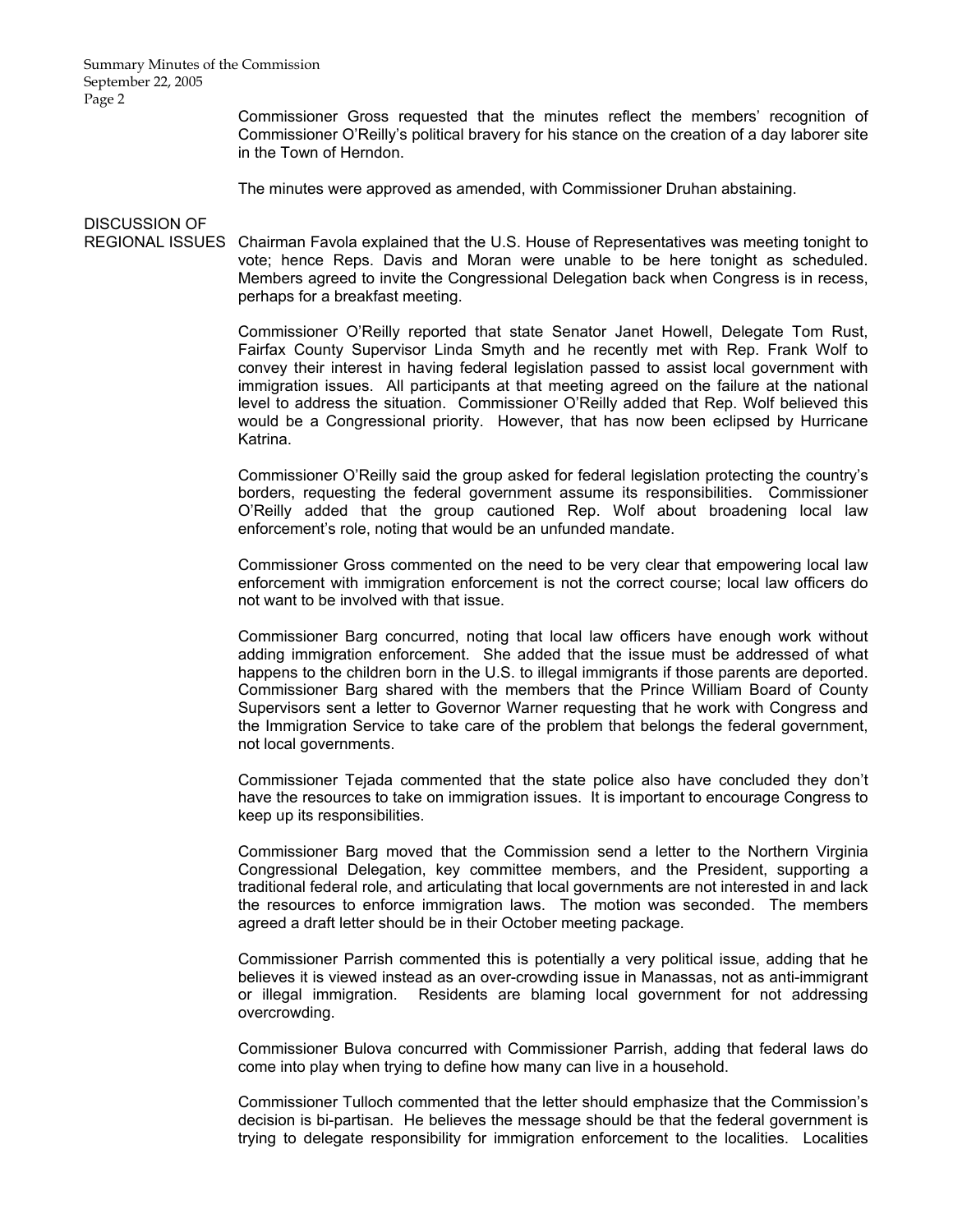Summary Minutes of the Commission September 22, 2005 Page 3

> have the power to control housing overcrowding through zoning ordinances. Chairman Favola added that all local jurisdictions have these ordinances in one form or another.

> Several members agreed that the letter should address the federal role on immigration. The motion passed unanimously.

> Commissioner Gross raised the issue of gang prevention, recalling last year's regional meeting sponsored by MWCOG. The Commissioners noted that the local police departments throughout Northern Virginia have good working relationships and cooperation and coordination.

## **EXECUTIVE** DIRECTOR'S

REPORT Mr. Gibb welcomed the Commissioners to NVRC's new office.

NVRC staff recently met with the Northern Virginia regional gang coordinators to discuss NVRC's role for assisting the local gang coordinators in gathering and analyzing information related to the gang problem.

Mr. Gibb introduced Barbara Gordon, the Commission's new Director of Communications.

At Mr. Gibb's invitation, Commissioner Tejada described Arlington County's newest method to allow easy payment of county bills: Kiosk machines have been placed in many 7-Eleven stores throughout the county, permitting automated payment by credit card, debit card or cash of county bills and taxes.

### CHAIRMAN'S

REPORT Chairman Favola announced that as Treasurer, Commissioner Parrish chairs the Operations Committee. Commissioner Connolly has agreed to continue chairing the Legislative Committee, and she will chair the Communications Committee until a new chairman is found.

Chairman Favola reviewed the meeting agenda for the Commission's next three meetings:

 *October 27* — draft legislative platform will be reviewed, and a presentation on regional emergency preparedness, in light of Hurricane Katrina, will be made.

 *December 8* — joint meeting with the Northern Virginia Transportation Authority for a presentation on the TransAction 2030 regional transportation plan update. Additionally, there will be a separate meeting in December (date to be announced) with the Northern Virginia Delegation to present NVRC's 2006 Legislative Platform.

 *January* — Commission members will meet at the General Assembly in conjunction with VML/VACO day and talk with legislators. Commissioner Connolly reported that this worked well last year for the Northern Virginia Transportation Authority.

## REPORT ON WHITMAN-WALKER

CLINIC Ms. Simmons briefly reviewed the history of Whitman-Walker Clinic's financial problems, describing the Northern Virginia task force assembled by Whitman-Walker to look at options for maintaining services at its Northern Virginia facility. The task force includes representatives from Arlington, Fairfax and Alexandria, including Arlington County Board Chairman Jay Fisette and Commissioner Smedberg. Nearly 300 people receive care at the Northern Virginia clinic. Local staff participants in the task force determined that these patients could not be transitioned to other care providers before the clinic was slated for closure.

> Arlington, Fairfax, Alexandria and the Virginia Dept. of Health (VDH) have agreed to provide up to \$590,000 in interim financing to keep the Northern Virginia site open through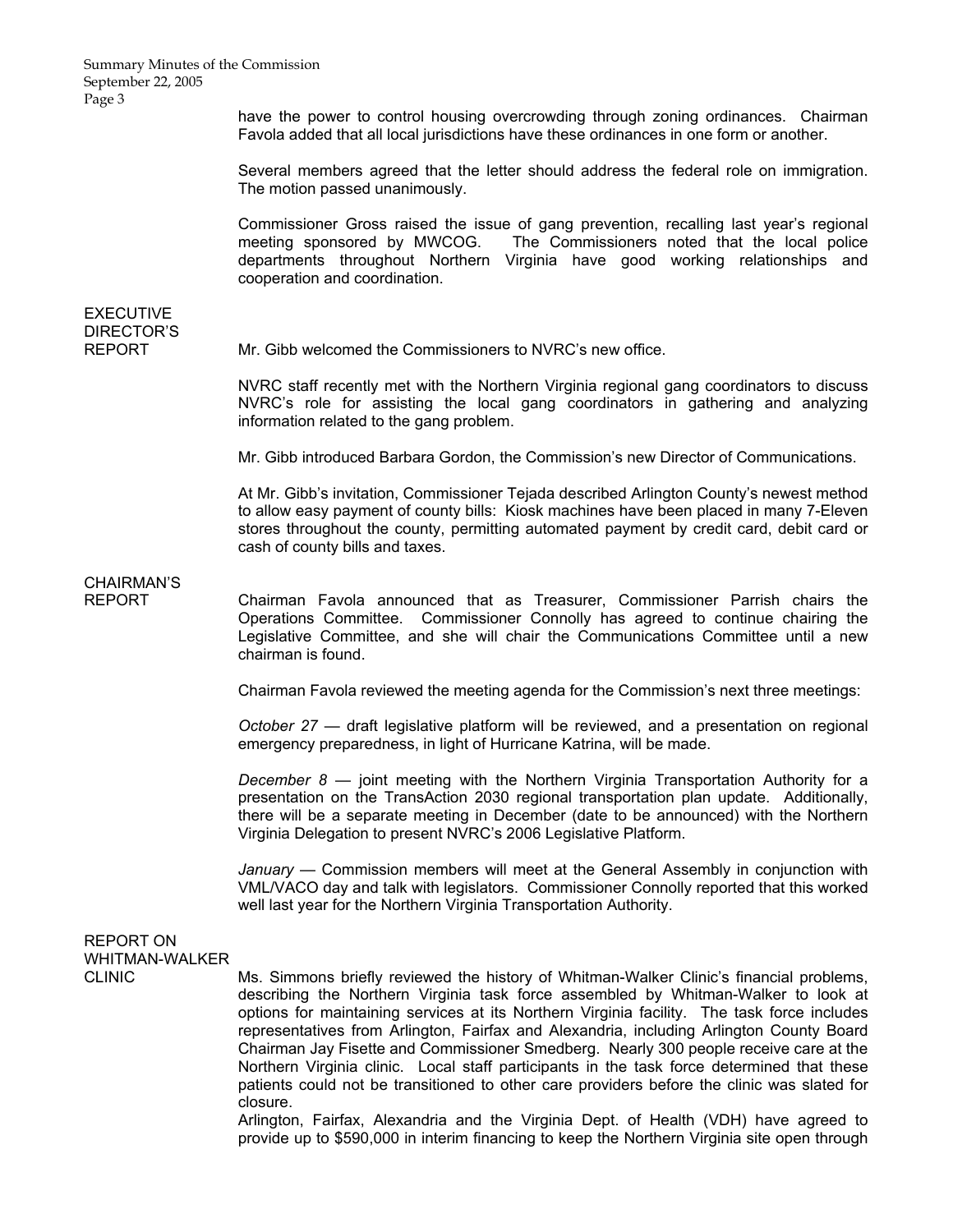December 2006, with Whitman-Walker Clinic contributing \$210,000. For every dollar designated to Northern Virginia over \$210,000 raised by Whitman-Walker, the jurisdictions' share will be reduced. VDH and the localities asked NVRC to serve as the fiduciary agent. Staff is working on the agreement with Whitman-Walker to transfer the funds. NVRC staff continues to work with the local staff participating in the task force to ensure that payments made have proper documentation.

 As part of the Memorandum of Understanding signed by the jurisdictions in late August and made public at a press conference, NVRC has the authority to appoint four individuals from the region to help oversee Whitman-Walker activities as just one of a number of monitoring activities.

 Ms. Simmons explained that Resolution No. P06-05, distributed by staff, identifies three of the four individuals for appointment. Commissioner Connolly voiced his objection, noting that the candidates have not been vetted by the Fairfax County Board of Supervisors. The motion was seconded and carried. Action was deferred.

 Mr. Gibb suggested that the names be sent to the respective jurisdictions to make their appointments and relay the appointments to NVRC. The Commissioners agreed they want to make the appointments at their October meeting after the names have been circulated to the respective governing bodies. Commissioner Smedberg suggested adding a brief description of the representatives' duties for clarification for the governing bodies.

 Chairman Favola noted that at the press conference, the local jurisdictions made a compelling case for regionalism. It is very clear that the memorandum of understanding keeping Whitman-Walker Clinic of Northern Virginia afloat is temporary, ending December 31, 2006. Long-term solutions to provide services to Northern Virginians needing those services will need to be sought.

### RESOLUTION

NO. P06-04 ACCEPTANCE OF THE FINAL DRAFT OF THE NORTHERN VIRGINIA REGIONAL PRE-DISASTER NATURAL HAZARD MITIGATION PLAN

> Mr. Gibb reported that the draft regional plan is complete and has been forwarded to the Virginia Department of Emergency Management for approval, and directed members' attention to the distributed correspondence. Mr. Van Zee added that FEMA must also approve the regional plan and each local jurisdiction must adopt it.

> Commissioner Tulloch moved adoption of Resolution No. P06-04. The motion was seconded and carried unanimously.

## REPORT ON BRAC

PROCESS Mr. Gibb reported that the Governor has created four regional task forces. The Northern Virginia task force is chaired by Robert Templin, President of Northern Virginia Community College. NVRC has been asked to staff the task force. The task force will make its recommendations to the General Assembly by December 1 regarding absorbing the impacts of BRAC.

## **LEGISLATIVE**

SCHEDULE Chairman Favola announced the Legislative Committee will meet October 11 and October 27 (immediately before the Commission meeting). All Commissioners are welcome to attend these committee meetings.